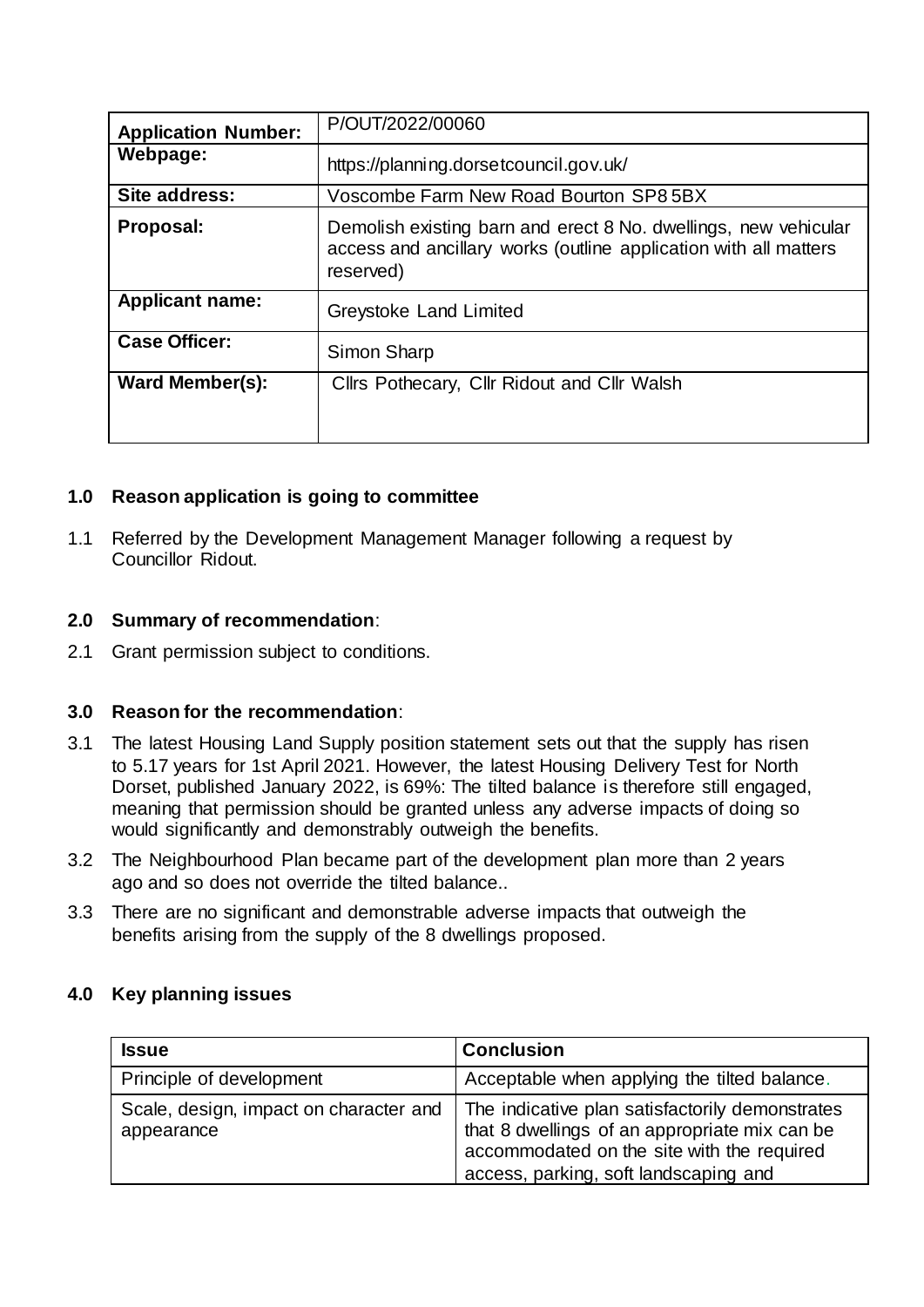|                                        | sustainable drainage, reflecting the prevailing<br>character and resulting in change but no harm<br>to the landscape.                                                                                                 |
|----------------------------------------|-----------------------------------------------------------------------------------------------------------------------------------------------------------------------------------------------------------------------|
| Impact on amenity                      | The indicative layout demonstrates that<br>reserved matters of scale, layout and<br>appearance could be submitted demonstrating<br>no significant residential amenity impacts.                                        |
| Impact on landscape or heritage assets | No harm. The setting of the Church and other<br>listed buildings will be preserved. The site is<br>within the setting of the AONB, however, no<br>landscape harm would result from the<br>development.                |
| Economic benefits                      | There will be benefits derived from the<br>construction phase as well as the supply of<br>homes and Council Tax receipts.                                                                                             |
| <b>Access and Parking</b>              | No highway safety issues arising assuming that<br>the point of access is as per the indicative plan<br>and that the internal access road is amended to<br>permit the safe turning of refuse vehicles.                 |
| <b>Habitat Regulations</b>             | The site is within the River Stour catchment<br>with no current issues in terms of nutrient<br>levels. The site is not within the impact risk<br>zones for this scale of development of a Natura<br>2000 designation. |

# **5.0 Description of Site**

- 5.1 The site sits beyond but abuts the western edge of the main built up area of Bourton. It is on the north side of New Road which was the A303 until the village was bypassed in 1992.
- 5.2 Approximately 35% of the site area, at its western end, is occupied by a late C20th farm building (profile sheeting with a cement fibre roof) and associated hardstanding. The remainder of the 0.5ha (1.2 acre) site is semi-improved grassland used as grazing pasture. The whole site is considered to be greenfield. The pasture is on higher ground than the road.
- 5.3 The northern boundary is marked by a field species hedge beyond which is open countryside rising up the hillside to the County boundary with Somerset and the Cranborne Chase and West Wiltshire AONB. The site is within the setting of the AONB, however, no landscape harm to this designation would result from the development. To the east and west are dwellings, that to the west being on lower ground and currently detached from the village. The southern boundary is marked by a field species hedge (hawthorn, elder etc.) for much of its length, beyond which is the pedestrian footway along New Road. The land south of this road is undeveloped and falls away to the bypass and Blackmore Vale beyond.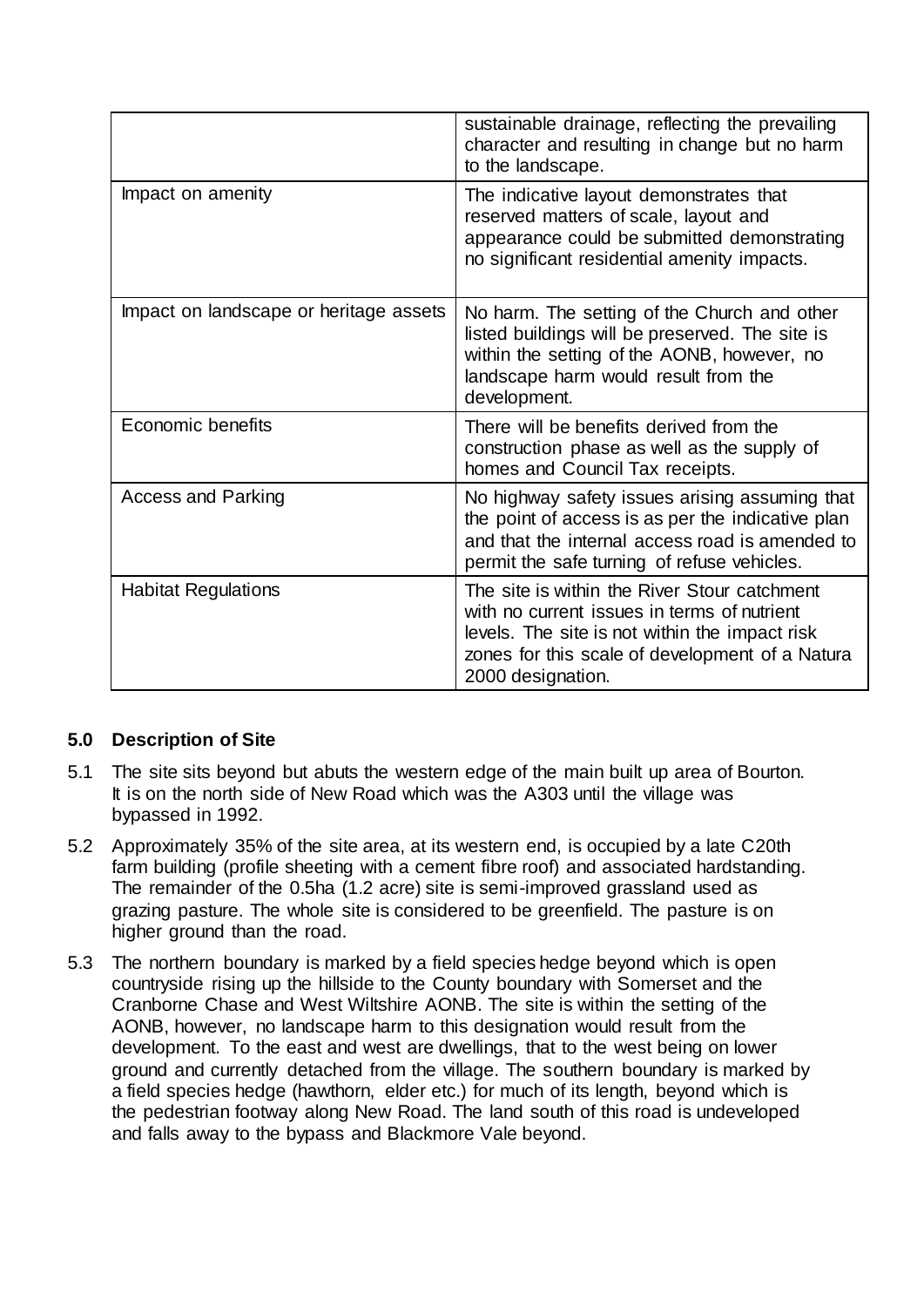# **6.0 Description of Development**

- 6.1 This is an outline application to demolish the existing agricultural building and erect 8 dwellings with all matters reserved for subsequent approval.
- 6.2 An indicative plan has been submitted (revised during the consideration of the application) indicating a mix of dwelling types (detached, semi-detached and terraced) arranged in a linear configuration with all facades facing south across a new access road that would be aligned to the rear of the retained frontage hedge.

# **7.0 Relevant Planning History**

- 7.1 Application 2/201/0613/OUT Demolish barn and develop land by the erection of 10 No. dwellings and form vehicular access. (Outline application to determine access, layout and scale) was refused by the Council on 25<sup>th</sup> November 2020 for the following 3 reasons:
	- i. The proposed development would be a consolidation of sporadic development in the open countryside outside the established limits of a settlement appearing as conspicuous and uncharacteristic of the rural fringe location which would lead to harm to the character and appearance of the area and an important view which outweighs any benefit to housing land supply, contrary to North Dorset Local Plan Part 1 (2011-2031) policies 1, 2, 7, 20 and 24, Neighbourhood Plan policies 1, 2 and 3 and the provisions of the National Planning Policy Framework.
	- ii. In the absence of a conceptual strategy for the management of surface water that is both viable and deliverable the proposal would not make provision for adequate drainage and potential flood risk to people and property contrary to North Dorset Local Plan Part 1 (2011-2031) policy 13 and the provisions of the National Planning Policy Framework.
	- iii. The proposal would not make provision for affordable housing provision where there is an identified need in the area contrary to North Dorset Local Plan Part 1 (2011-2031) policy 8 and the provisions of the National Planning Policy Framework.
- 7.2 An appeal was subsequently dismissed, the inspector concluding that the "harm to the character and appearance of the area results in a conflict with the development plan, read as a whole. For the reasons given, material considerations, including the substantial benefits that would result, do not indicate that a decision should be take otherwise than in accordance with the development plan."

# **8.0 List of Constraints**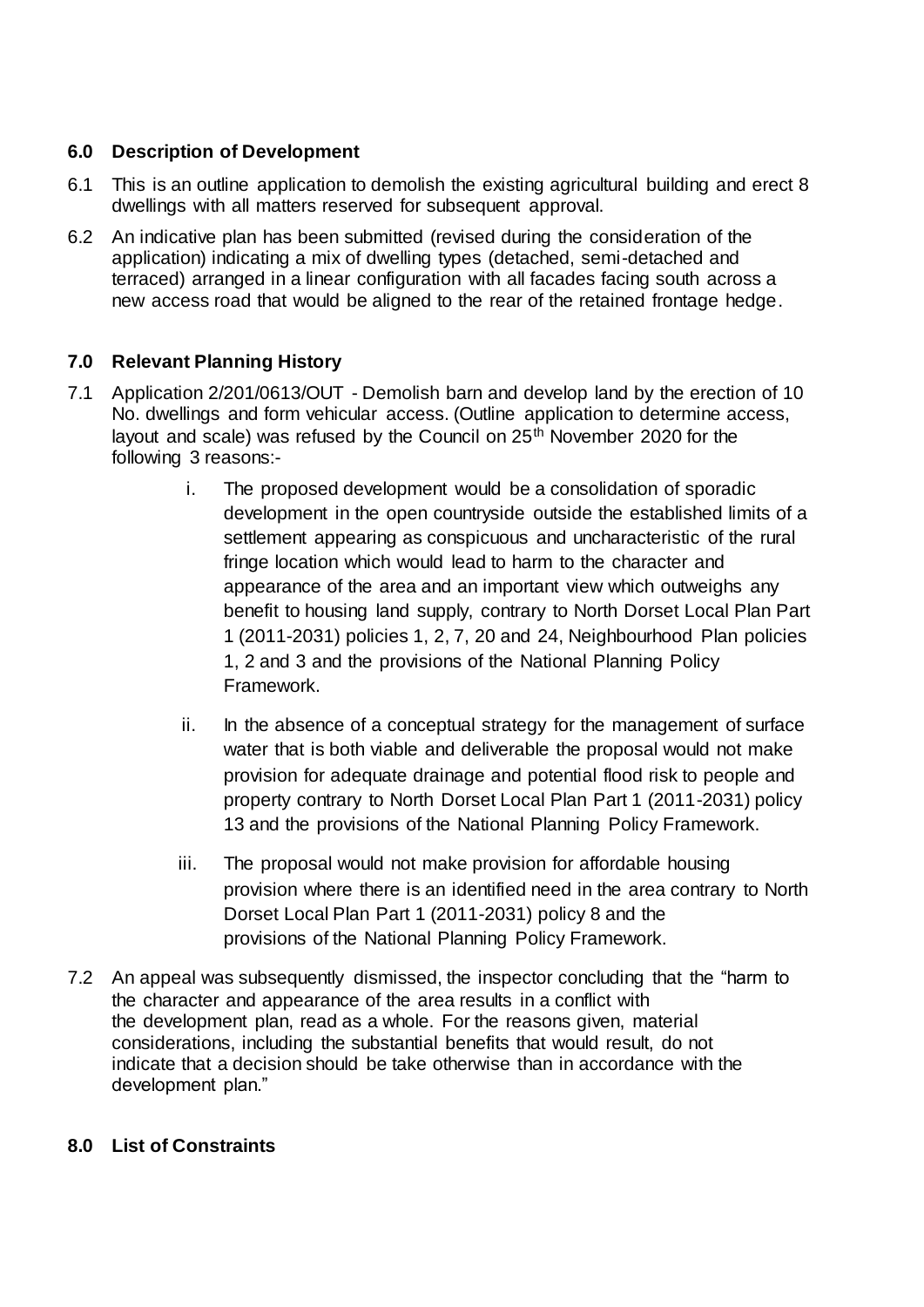- 8.1 The site is identified as being within the Environment Agency's 1 in 100 year Risk of Surface Water Flooding area.
- 8.2 The Cranborne Chase and West Wiltshire Downs Area of Outstanding Natural Beauty (AONB) extends to within approximately 1km of the site.
- 8.3 The site is within the setting of St. George's Church tower. The Church is grade II listed as are Ingleside and the house immediately south of Ingleside, both of which, along with the site, are seen in the panorama viewed from the public rights of way to the north.

## **9.0 Consultations**

## 9.1 Bourton Parish Council

- a) The application's title is misleading since it implies that the entire development site is confined to the land occupied by the present agricultural barn, whereas the bulk of it is actually a pristine green-field site.
- b) The application site is outside Bourton's defined settlement boundary. Any development on the 'green field' part of this site would constitute harm to the setting of the village, which would outweigh any benefit to housing land supply.
- c) Conflict with policies 6 and 20 of the Local Plan as there is no identified local and essential rural need. The 2021 Annual Monitoring Report records that, in the first 10 years of the Plan period, 36 homes have been developed in Bourton and this will have increased significantly by the end of 2022 as housing completions on the Bourton Mill site continue to progress.
- d) This development would be detrimental to the landscape quality of the area, particularly views from footpaths to the north of the site. Inward views of the surrounding landscape from viewpoints to the south of Bourton would also be harmed by this development, especially in view of the site's topography. The ridge height of the dwellings projected for the high ground at the eastern end of the application site would be an especially dominant feature of the proposed development, compromising inward views of the landscape setting.
- e) This development would compromise important views towards the grade II listed St George's Church contrary to Policy 1b of Bourton's Adopted Neighbourhood Plan.

## 9.2 DC - Highways

No objection subject to conditions relating to:-

a) Gradients of the highway within the site.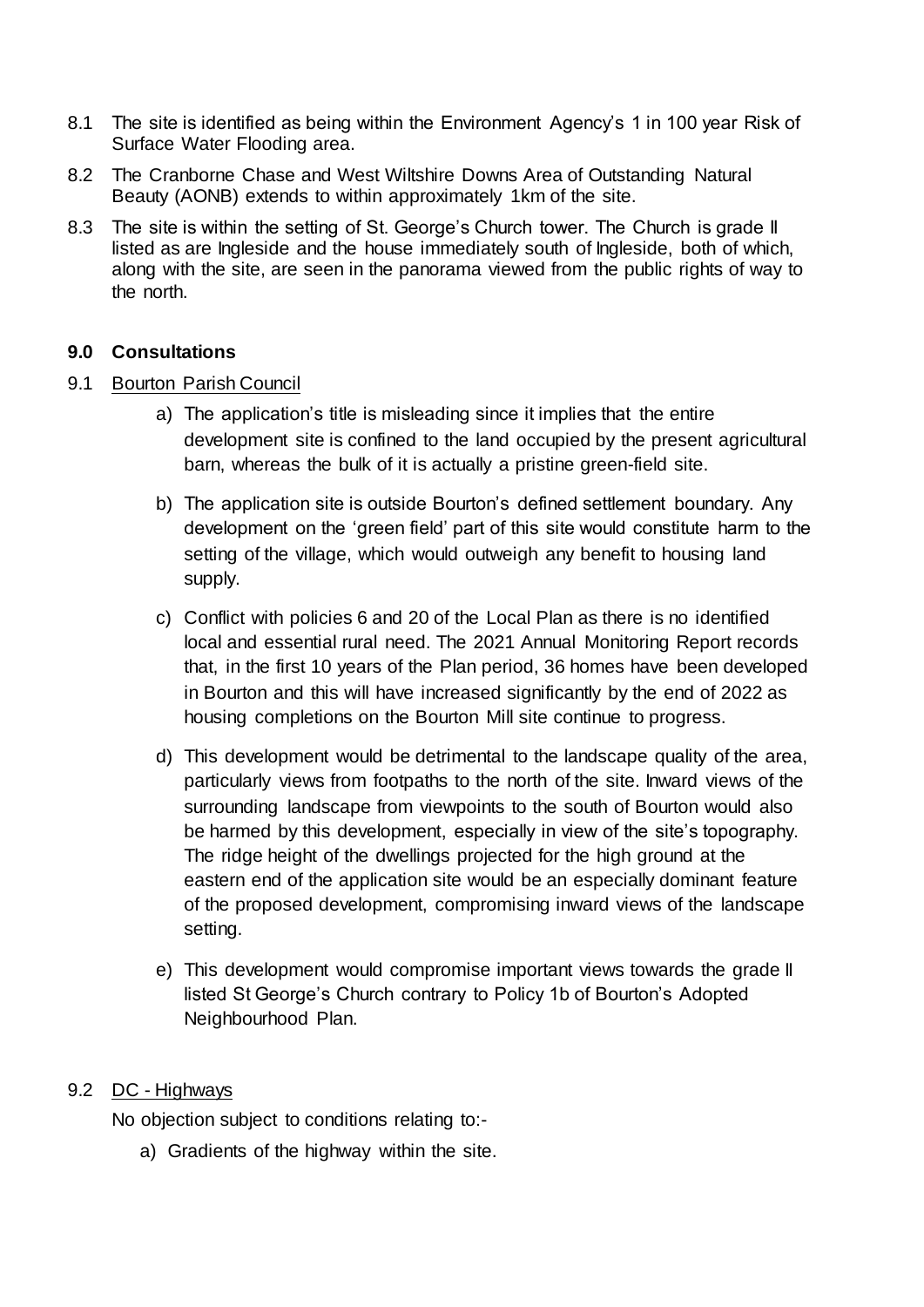- b) Closure of the existing access.
- c) Access construction specification.

#### 9.3 DC - Conservation Officers

The proposals will result in no harm to the significance of designated heritage assets and so neither paragraph 201 nor 202 are considered to be engaged.

### 9.4 DC Trees and Landscape

No objection to the proposal in respect of Tree Matters, subject to conditions.

#### 9.5 DC - Dorset Waste Partnership

Need to see a detailed tracking plan to ensure refuse collection vehicle access is acceptable and any turning heads are suitable and sufficient. Current indicative layout does not comply.

### 9.6 Other Representations received

| <b>Total - Objections</b>         | <b>Total - No Objections</b> | <b>Total - Comments</b> |
|-----------------------------------|------------------------------|-------------------------|
| 11 addresses in<br><b>Bourton</b> |                              |                         |

Objections on the grounds of: -

- a) Misleading description Most of the site is greenfield and not occupied by the barn to be demolished.
- b) Outside out of adopted settlement limits conflict with policies 2, 6 and 20 of the Local Plan. The application is not of a type classified as being appropriate in the countryside.
- c) No need The predisposition of the Neighbourhood Plan is to contribute to local housing need through infill housing and development within the settlement boundary and a number of homes have been completed to respond to the need (fulfilled).
- d) Coalescence Development of the application site for open market housing will erode the separation of Chaffeymoor as a valued hamlet from the main village thus adversely affecting this important landscape characteristic.
- e) Landscape harm The few buildings that exist outside the settlement boundary have not followed a linear pattern. They are widely dispersed, in open landscape settings with extensive open views around them. The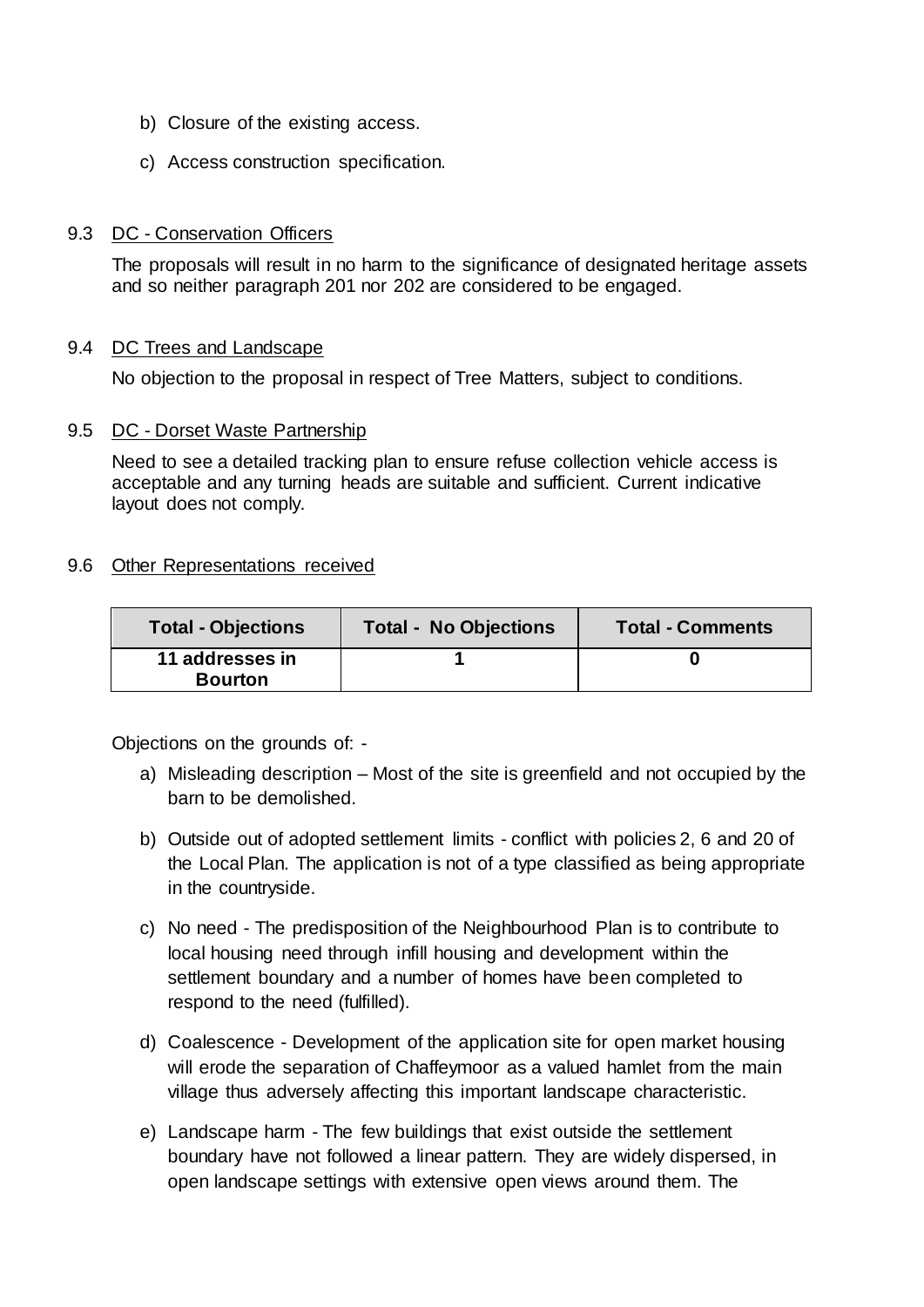undeveloped application site affords open views to the south across Blackmore Vale as well as towards the limestone ridge and nearby Cranbourne Chase AONB to the north. Its proximity to the AONB should afford it a great weight of protection.

- f) Highway safety The access onto the main road from, the proposed development isn't very easy, cars leaving the village get to the top of the hill and accelerate towards Wincanton. Visibility is very poor when pulling out onto the road.
- g) Infrastructure pressures Currently the school only take 17 pupils into reception in each school year from within the catchment. With growing housing in the village, this could lead to parents not being able to get their children into the village school.
- h) Biodiversity The site is grazed pasture land which provides a rich habitat for a variety of species, most notably, farmland birds. Such land is a vital corridor for birds, including starlings to transition between the nearby wooded areas and longer grassland habitats. Starlings are listed as critically red on the RSPB conservation list. Bullfinches are also regularly using the hedgerows bounding the area (listed as amber on the RSPB conservation list).
- i) Appeal history The application is not materially different to that which was dismissed at appeal within the last 12 months.
- j) (one representation) Although very pleased to see the houses have been turned round, so that the back gardens are no longer adjacent to New Road, and more attention has been given to trees and hedges, we remain concerned that there are too many properties for the area of land.

Support on the grounds of:-

- a) The application would improve an untidy property and the west end of the village. The farm is redundant and will not be missed.
- b) Some social housing for rent would be welcome for local, young families.

# **10.0 Heritage duties**

10.1 Section 66 of the Planning (Listed Buildings and Conservation Areas) Act 1990 states the local planning authority or, as the case may be, the Secretary of State, shall have special regard to the desirability of preserving the building or its setting or any features of special architectural or historic interest which it possesses.

# **11.0 Development Plan policies**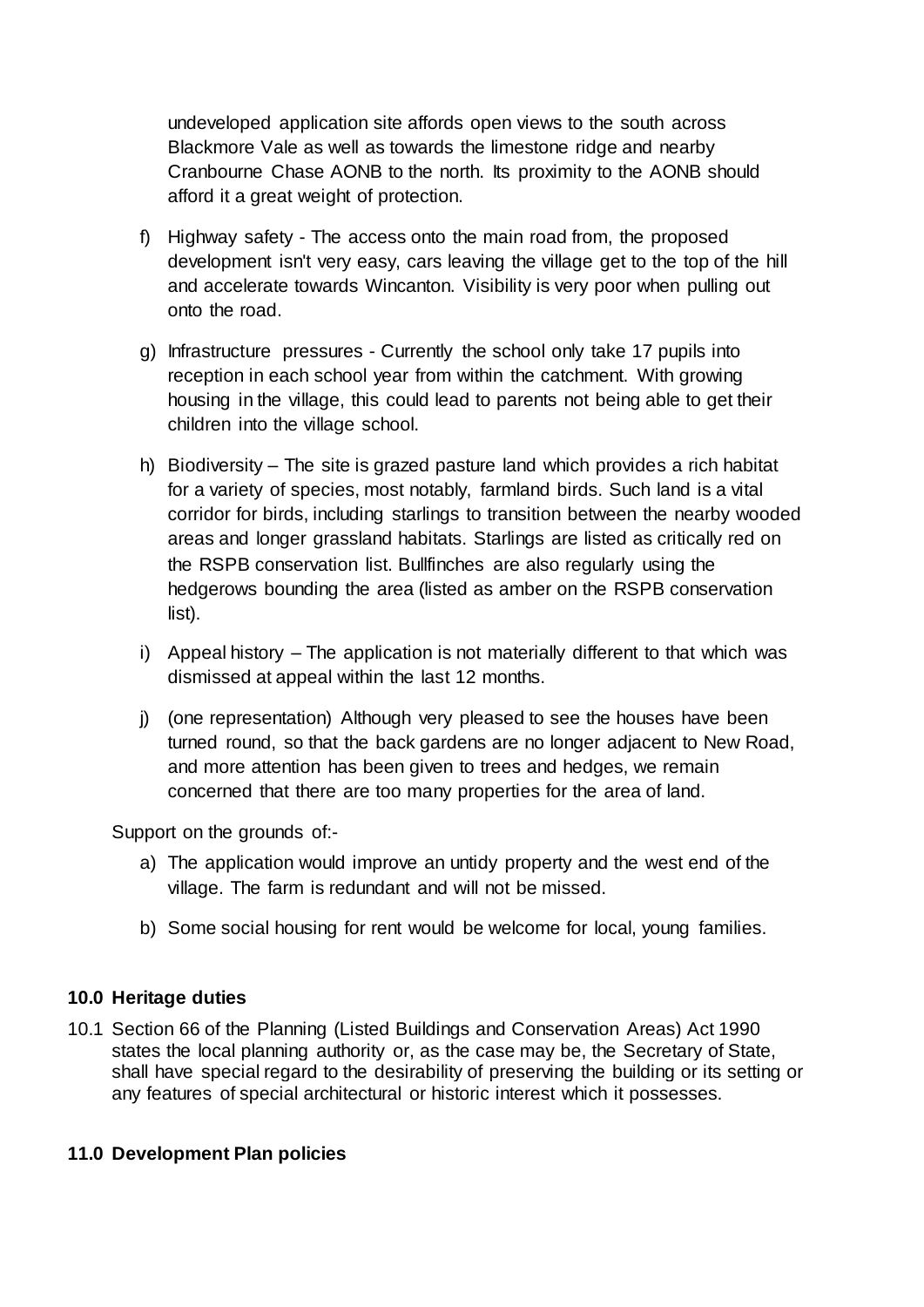# North Dorset Local Plan Part 1 2011-2031

- 11.1 The site is in the countryside. The following policies are considered relevant;-
	- 1 Presumption in Favour of Sustainable Development
	- 2 Core Spatial Strategy
	- 4 The Natural Environment
	- 5 The Historic Environment
	- 6 Housing Distribution
	- 7 Delivering Homes
	- 20 The Countryside
	- 23 Parking
	- 24 Design Policy
	- 25 Amenity

# Bourton Dorset Neighbourhood Plan 2016-2031 (made 2018)

- 11.2 The site is outside of the settlement limit (as depicted in Map 3 of the Plan).
- 11.3 It is also affected by two "important views", both of which are depicted on Map 2. These are derived from the Village Design Statement (VDS) which is a material consideration (see below). The first is from New Road looking north-westwards across the western extremities of the site towards Chaffeymoor Hill. The second is from receptors along public right of way N57/7. These receptors are to the northeast of the site on higher ground and the view is over the site and across the Blackmore Vale.
- 11.4 The following Neighbourhood Plan policies are considered relevant:-
	- 1: Landscape Setting
	- 2: Settlement Pattern and Character.
	- 3: Building Design and Form.
	- 4: Traffic and Parking
	- 6: Biodiversity
	- 8: Mitigating and Adapting to Climate Change.

# **12.0 Other material considerations**

# National Planning Policy Framework (2021)

- 12.1 Noting the following sections:-
	- 1. Introduction
	- 2. Achieving sustainable development
	- 3. Plan-making
	- 4. Decision-making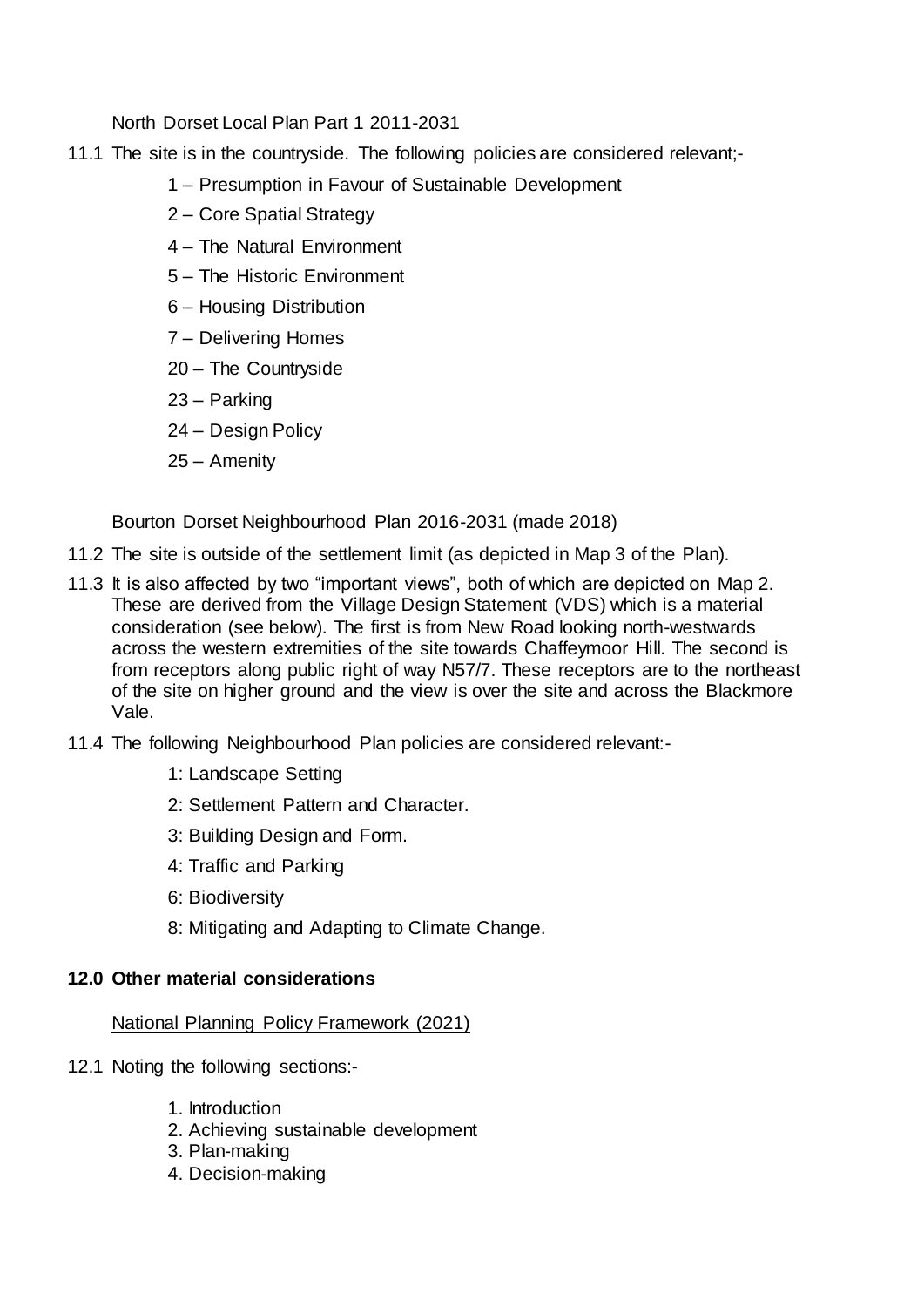- 5. Delivering a sufficient supply of homes
- 8. Promoting healthy and safe communities
- 9. Promoting Sustainable transport
- 11. Making effective use of land
- 12. Achieving well-designed places
- 14. Meeting the challenge of climate change, flooding and coastal change
- 15. Conserving and enhancing the natural environment
- 16. Conserving and enhancing the historic environment

#### Appeal decision APP/D1265/W/21/3268810

- 12.2 The appeal decision following the Council's refusal of permission (our reference 2/2020/0613/OUT) is afforded weight as a material consideration given that it dates from less than 2 years ago when the development plan comprised of the same Local Plan and the Neighbourhood Plan (the latter already being more than 2 years old). The site context has also not changed.
- 12.3 The NPPF was published in July 2021 (see above), post-dating the appeal decision by 2 months. However, the relevance and application of the "tilted balance" remained the same. The Council's 5-year housing land supply and the published Housing Delivery Test have changed since the appeal decision but the presumption still applies.

#### 12.4 Housing Delivery Test

The latest Housing Delivery Test (HDT) for North Dorset, published January 2022, is 69%. The NPPF states that the titled balance applies if the HDT is less than 75%.

#### Bourton Village Design Statement

- 12.5 The Bourton Village Design Statement was adopted by North Dorset District Council as a Supplementary Planning Document on 30 September 2011.
- 12.6 The Statement notes that:
	- a) "with the contrasting topography of steep slopes and flat Vale, it is not surprising that the parish enjoys varied and far-reaching views which are particularly treasured by the local community. These key views give the village its rural character" (para. 3.2);
	- b) "Entering the village from the west long views are afforded across the village and Vale with St George's Church tower prominent and important trees lining the road and fields" (para. 3.7);
	- c) "The village is very proud of the views which it affords both outwards, from the limestone ridge (Chaffeymoor to Kites Nest) across the Blackmoor Vale and inwards, looking north across the A303 and at the entry to the village at both ends of the main road. There is a strong feeling in the village that such views should be protected and/or enhanced." (para. 3.13).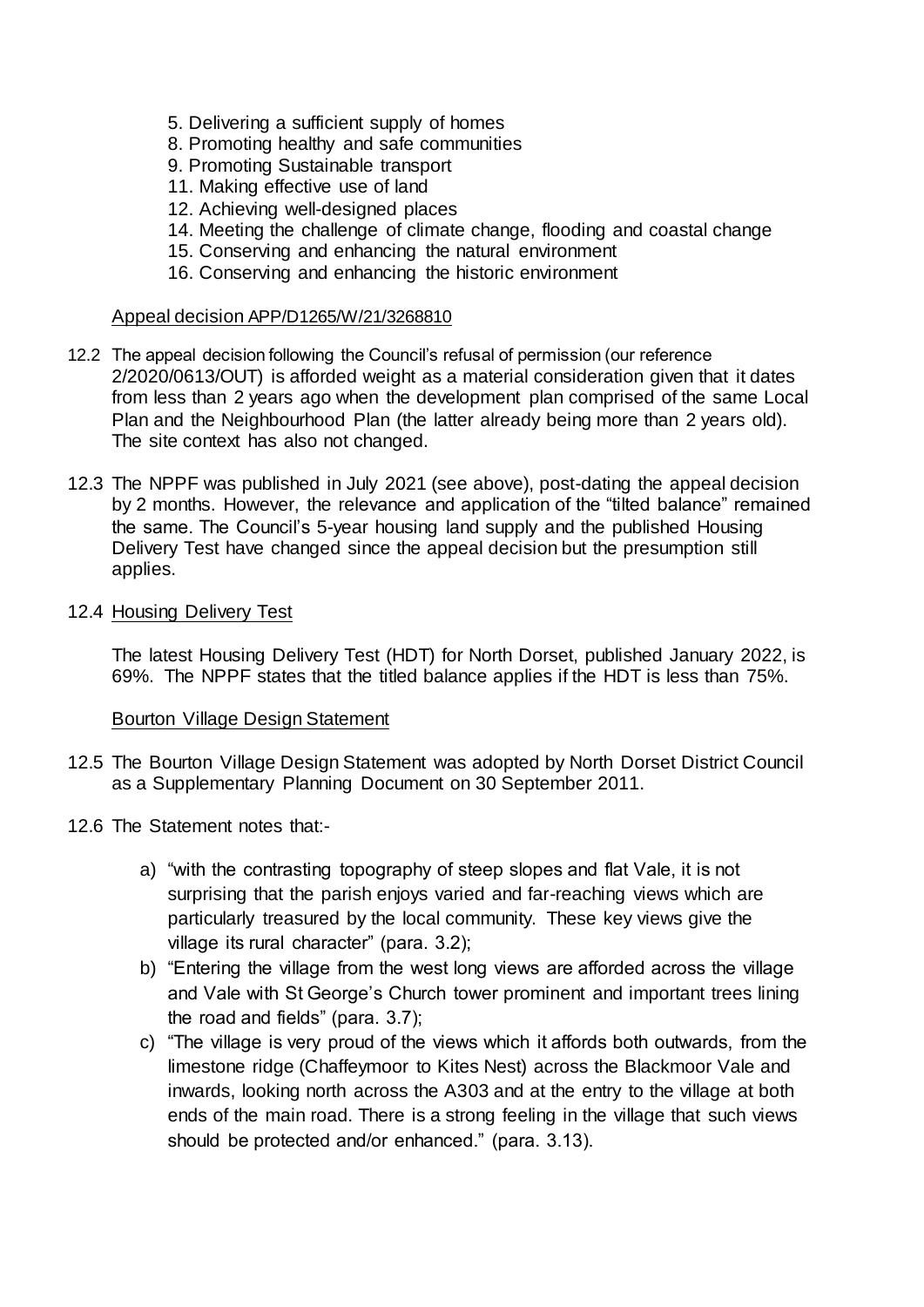## **13.0 Human Rights**

13.1 Article 6 - Right to a fair trial.

Article 8 - Right to respect for private and family life and home.

The first protocol of Article 1 Protection of property.

This recommendation is based on adopted Development Plan policies, the application of which does not prejudice the Human Rights of the applicant or any third party.

## **14.0 Public Sector Equalities Duty**

- 14.1 As set out in the Equalities Act 2010, all public bodies, in discharging their functions must have "due regard" to this duty. There are 3 main aims:-
	- Removing or minimising disadvantages suffered by people due to their protected characteristics
	- Taking steps to meet the needs of people with certain protected characteristics where these are different from the needs of other people
	- Encouraging people with certain protected characteristics to participate in public life or in other activities where participation is disproportionately low.

Whilst there is no absolute requirement to fully remove any disadvantage the Duty is to have "regard to" and remove or minimise disadvantage and in considering the merits of this planning application the planning authority has taken into consideration the requirements of the Public Sector Equalities Duty.

14.2 Officers have not identified any specific impacts arising from the development on those persons with protected characteristics. There is a segregated footway on the site's side of New Road that links to the centre of Bourton. Gradients of 1 in 12 or less can be achieved within the site.

## **15.0 Financial benefits**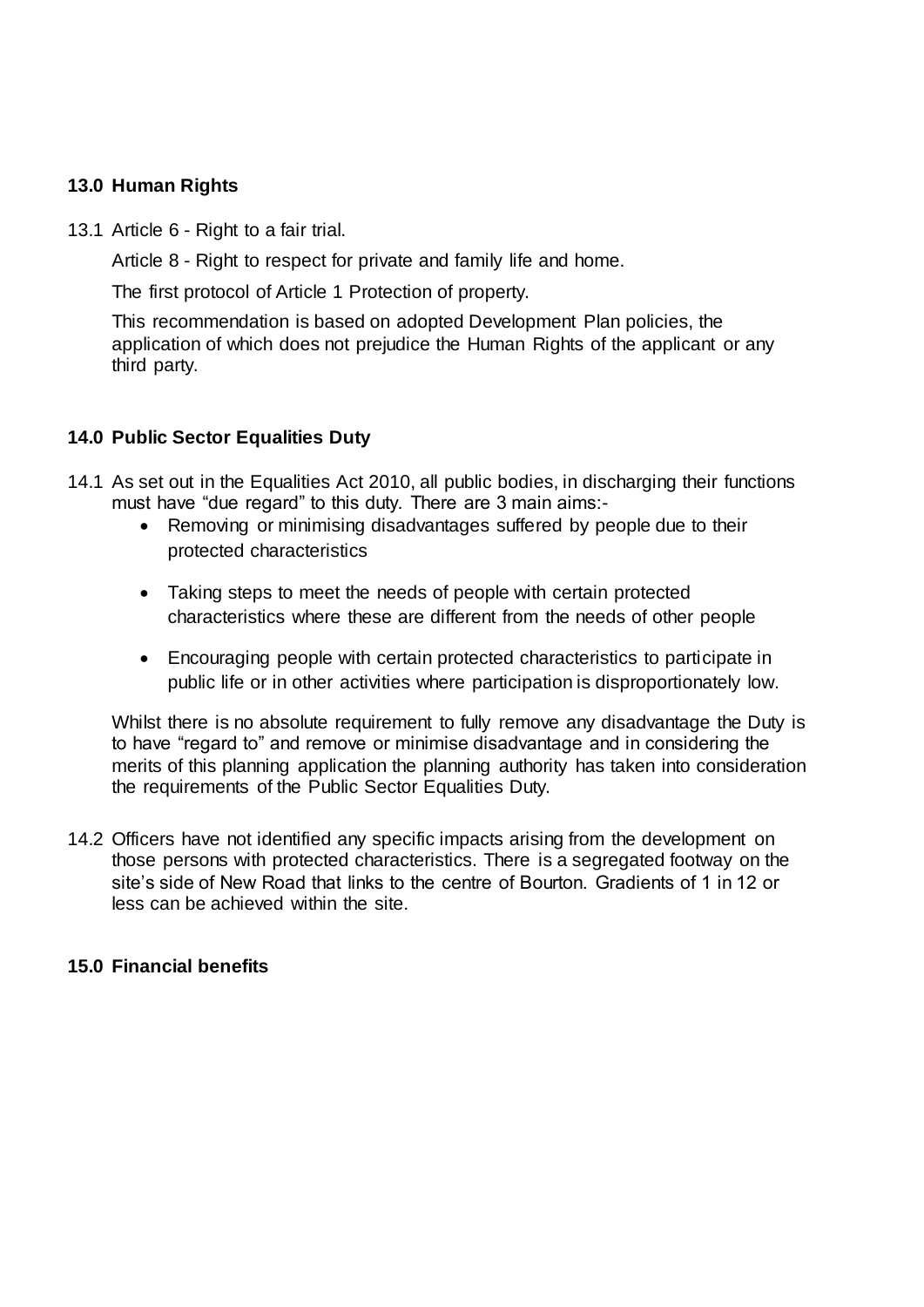| What                                | Amount/Value                         |  |  |
|-------------------------------------|--------------------------------------|--|--|
| <b>Material considerations</b>      |                                      |  |  |
| Homes                               | 8 open market dwellings              |  |  |
| Employment during construction      | Support construction sector          |  |  |
| phase                               |                                      |  |  |
| Spending in local economy           | Residents of dwellings would support |  |  |
|                                     | economic growth                      |  |  |
| <b>Non material considerations</b>  |                                      |  |  |
| <b>Contributions to Council Tax</b> | As per appropriate charging bands    |  |  |

# **16.0 Climate Implications**

- 16.1 Policy 8 of the Neighbourhood Plan is stronger than most development plan policies in relation to its objectives, although no specific targets are set. To comply with the policy, one would expect that the layout and appearance reserved matters included high standards of embedded sustainability and a marked reduction in the reliance of fossil fuels.
- 16.2 The indicative layout demonstrates that ability for all dwellings to face within a few degrees of south, thereby maximising solar gain (heat) and solar to electricity energy conversion (via photo-voltaic cells). There is also clear potential for electric car charging points to be installed.
- 16.3 The buildings would need to comply with Building Regulations, specifically Part L. Details of renewables & other details (such as electric car charging points) would be expected at reserved matters
- 16.4 It is acknowledged that there is a certainty that some trips by cars and delivery vehicles resulting from the development will burn fossils fuels.
- 16.5 There is a loss of approximately 0.3 ha of productive farmland, albeit it is only grade 4.

# **17.0 Planning Assessment**

# Principle

- 17.1 The proposal conflicts with Local Plan policies 2, 6 and 20 given its location outside of the defined settlement limit for Bourton and that it is for purely open market housing with no evidence submitted of a response to the circumstances of need outlined in these policies where support could be forthcoming.
- 17.2 Nevertheless, as detailed in section 11 of this report, the National Planning Policy Framework and the North Dorset Housing Delivery Test position are material considerations. They are afforded substantial weight in this instance.
- 17.3 The North Dorset Local Plan area has, until recently, been unable to demonstrate a 5- year deliverable housing land supply (DHLS). However, the latest Housing Land Supply position statement published by the Council sets out that the supply has risen to 5.17 years for 1st April 2021. The latest Housing Delivery Test (HDT) for North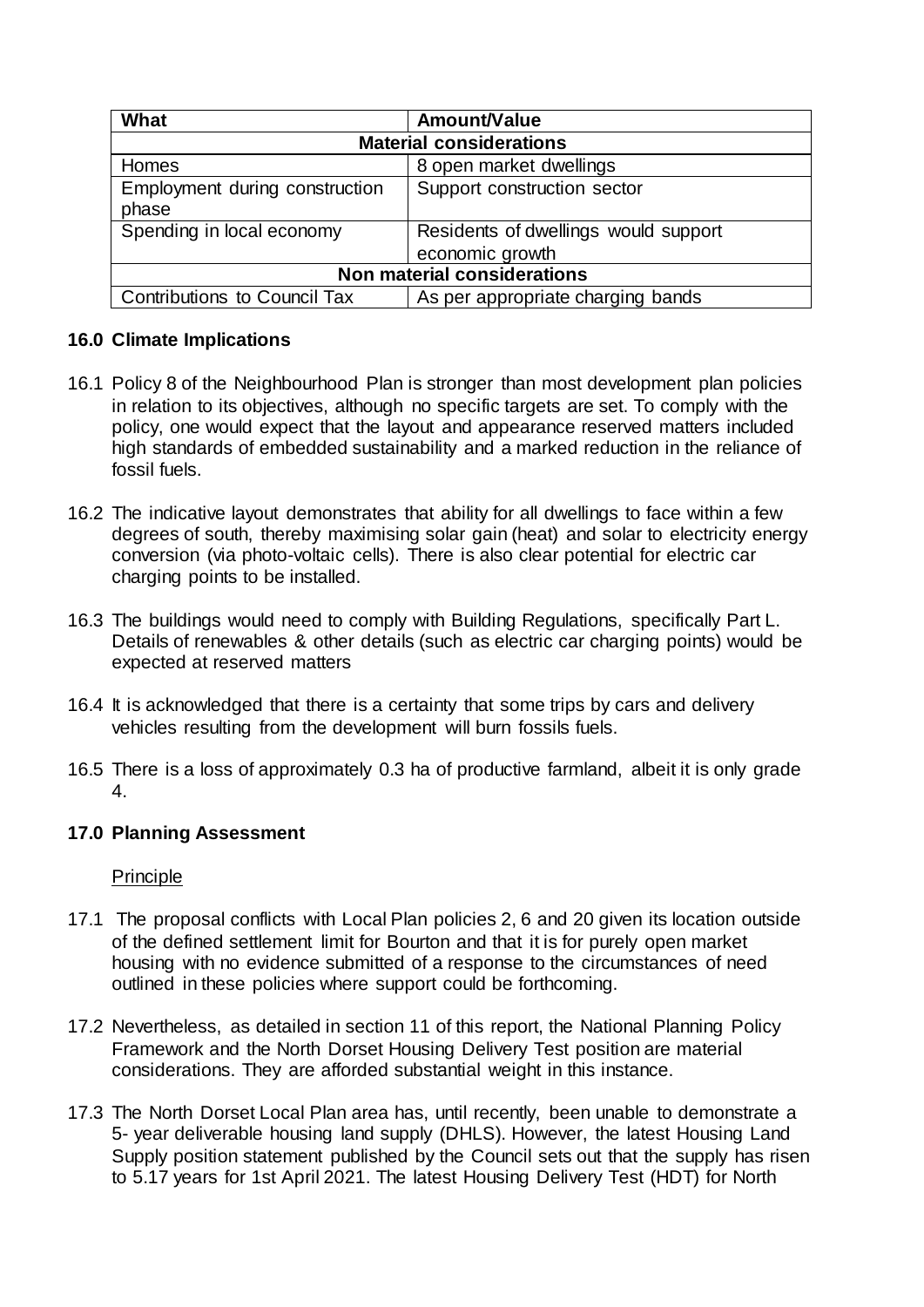Dorset, published January 2022, is 69%. A year before it was 59% so, while delivery is underperforming, there is evidence that it is improving as the deliverable supply improves.

- 17.4 Between 2011 (the beginning the LPP1 plan period) and 2021, 36 net additional dwellings were completed in Bourton. As representations indicate, development at Bourton Mill has resulted in the increases to the supply which is set to continue.
- 17.5 The NPPF's paragraph 7 states that the purpose of the planning system is "to contribute to the achievement of sustainable development. Paragraph 10 states that, at the heart of the NPPF, is a presumption in favour of sustainable development. This is set out in paragraph 11. Sub-sections (c) and (d) of paragraph 11 relate to decision-taking. Part (c) relates to development proposals that accords with the development plan.
- 17.6 As set out above, this development proposal conflicts with the development plan, and therefore part (c) does not apply and part (d) should be referred to instead. According to NPPF paragraph 11(d) footnote 8, a Housing Delivery Test (HDT) result less than 75% indicates that the policies which are most important for determining the application are out-of-date.
- 17.7 Paragraph 11 states that this means granting permission unless:
	- i. the application of policies in this Framework that protect areas or assets of particular importance provides a clear reason for refusing the development proposed; or
	- ii. any adverse impacts of doing so would significantly and demonstrably outweigh the benefits, when assessed against the policies in this Framework taken as a whole.

Criterion i) refers to footnote 7 of the NPPF which states that the policies referred to are those in this Framework (rather than those in development plans) relating to habitats sites (and those sites listed in paragraph 181) and/or designated as Sites of Special Scientific Interest; land designated as Green Belt, Local Green Space, an Area of Outstanding Natural Beauty, a National Park (or within the Broads Authority) or defined as Heritage Coast; irreplaceable habitats; designated heritage assets (and other heritage assets of archaeological interest referred to in footnote 68 in chapter 16); and areas at risk of flooding or coastal change.

- 17.8 Paragraph 14 of the NPPF states that, in situations where the presumption (at paragraph 11(d)) applies to applications involving the provision of housing, the adverse impact of allowing development that conflicts with the neighbourhood plan is likely to significantly and demonstrably outweigh the benefits, provided all of the following apply:
	- a) the neighbourhood plan became part of the development plan 2 years or less before the date on which the decision is made;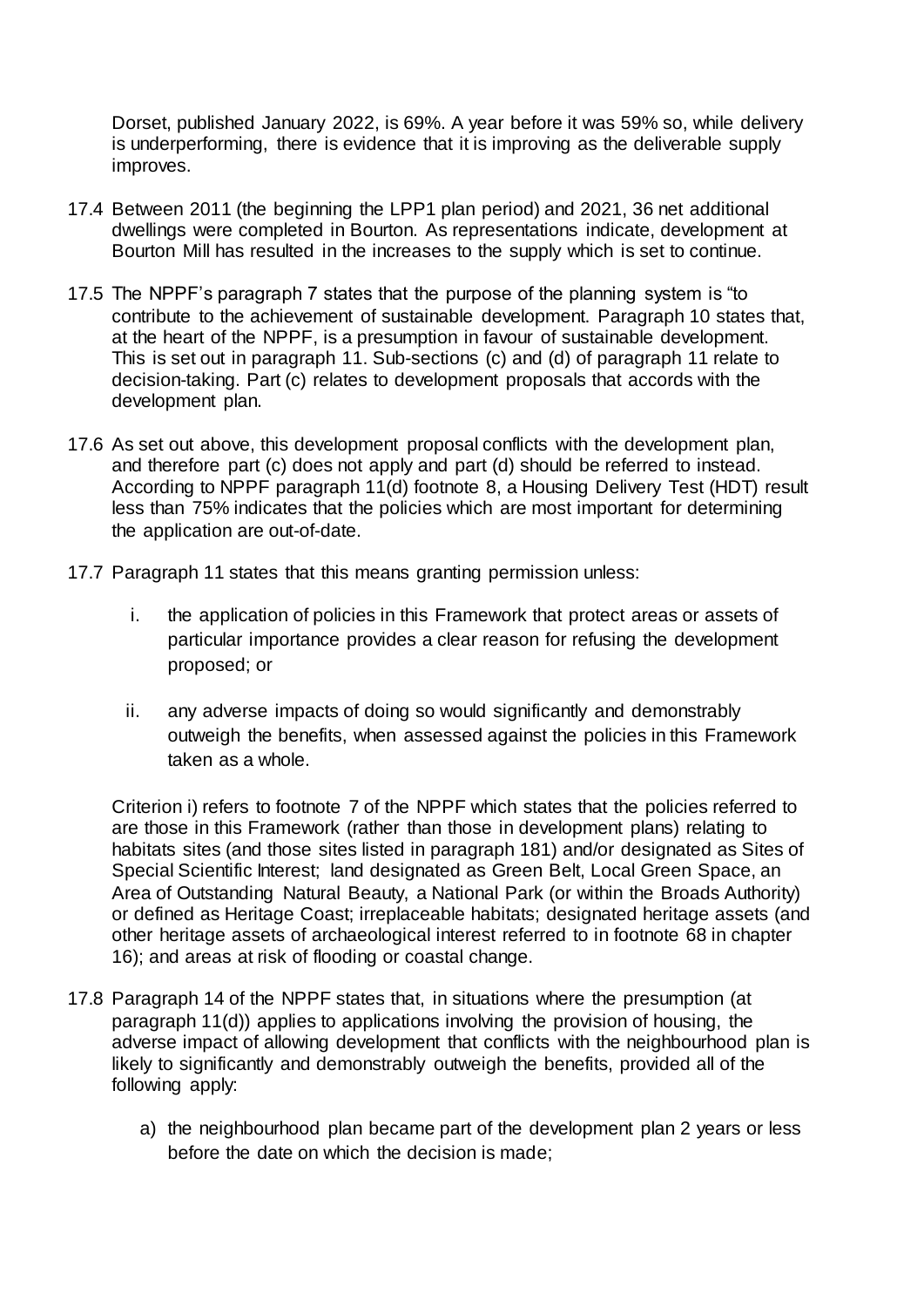- b) the neighbourhood plan contains policies and allocations to meet its identified housing requirement;
- c) the local planning authority has at least a 3 year supply of deliverable housing sites (against its 5 year housing supply requirement, including the appropriate buffer as set out in paragraph 74); and
- d) the local planning authority's housing delivery was at least 45% of that required over the previous 3 years.

Whilst there is more than 3 years' supply of deliverable housing sites, housing delivery is above 45%, the neighbourhood plan is now more than two years old. This being the case, protection under NPPF paragraph 14 no longer applies.

17.9 Paragraph 60 of the NPPF states that it is the Government's objective to significantly boost the supply of homes and therefore "it is important that a sufficient amount and variety of land can come forward where it is needed…" As the most recent Housing Delivery Test Result is below 75%, this means that the 'presumption in favour of sustainable development' applies; under the 'presumption', permission should be granted unless policies in NPPF provide a clear reason for refusal or the adverse impacts would significantly and demonstrably outweigh the benefits. Officers consider that the benefits of providing 8 additional dwellings, would not be outweighed by any identified significant or demonstrable harm.

#### Sustainability of location

17.10 The site is on the edge of Bourton and connected by footway to the settlement's services and facilities. It is within an acceptable walking distance of these and considered to be in a sustainable location.

## Design, heritage, landscape and visual impact

- 17.11 There is a need for all new development in Bourton to have regard to the spatial characteristics of the locality and secure adequate space and planting. Visually important open space between buildings and groups of buildings will be required to maintain an open aspect. This is a policy objective of the Neighbourhood Plan that is considered particularly important given the setting of this site. In terms of heritage, the site is located outside of any conservation area and the nearest listed buildings are a group listing under the name of Church View and Ingleside, and the dwelling adjacent to Ingleside, located approximately 80m east of the application site. Church View is a collection of cottages of varying ages, proportions and materials. The cottages are predominantly situated in a north-west/south-east arrangement with gardens to the front (south-east) and a cemetery to the rear. The Grade II listed Church is located further along the road, to the south of the main road through the village.
- 17.12 When viewed from west of the site, the site is prominent within the view as it is on higher ground near to the crest of the hill and largely not screened by any existing buildings or vegetation. There are trees that line New Road just to the east of the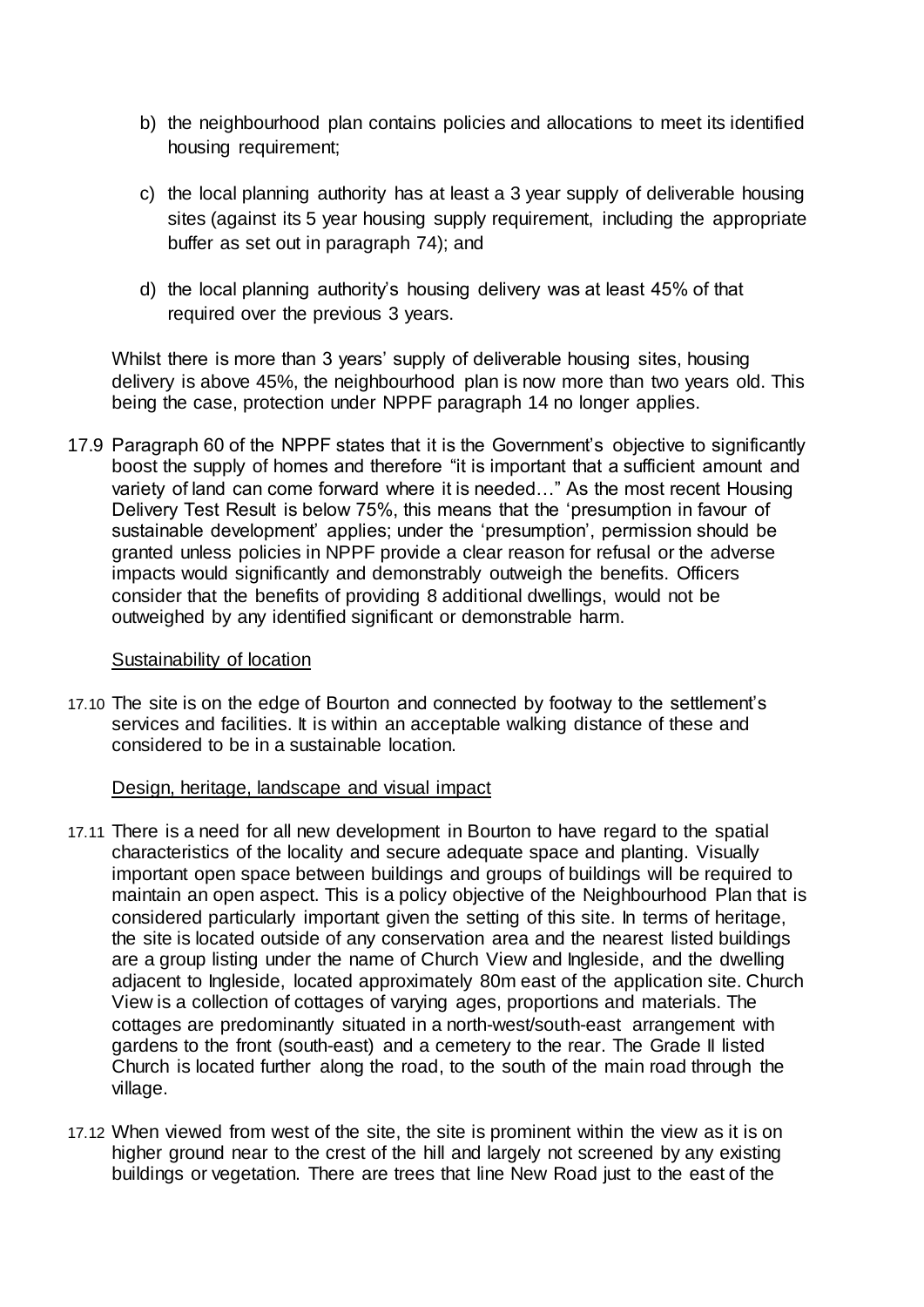Chaffeymoor Hill turn and a stone cottage adjoins the roadside on the south side. They focus the view along New Road towards the site. What is apparent is that the tower of St. George's Church is visible as is the application site's hedge frontage and the first 10m or so of the depth of the pasture (the rear being obscured from view by the existing barn).

- 17.13 The importance of the green frontage is reinforced as one arrives at the site. The gap between the barn on the site and the dwelling to the east is very evident. The hedge rises up above footway level but, because of the incline on the footway, there are views back over this hedge across the site towards Chaffeymoor Hill. One of these views is identified in the Neighbourhood Plan.
- 17.14 In this context, the undeveloped frontage and front part of the pasture area of the site are important in many respects:
	- a) They provide a clear rural setting to the Church (a setting that is important to the Church's significance as a landmark within the countryside). In this regard, having walked all of the public rights of way and public highways in the area, the case officer observed that the physical setting of the Church is so commonly defined by a mix of undeveloped pasture and the linear form of buildings clustered along the main thoroughfare (New Road).
	- b) The site frontage provides one of a handful of breaks in development that prevents the visual coalescence of Bourton and the hamlet of Chaffeymoor.
	- c) The site belongs to the countryside and hamlets character of the land west of the crest of the hill as opposed to the more built-up area of Bourton on the crest and to its east (albeit this area is pleasingly permeated by regular green fingers of undeveloped land as referred to in the Neighbourhood Plan).
	- d) The undeveloped land provides pedestrians, cyclists and motorists with views across the site to Chaffeymoor Hill and beyond into the AONB.
- 17.15 In their appeal decision, the inspector determined that the previous proposal did not respect the prevailing character and some of its important qualities. In paragraph 13 of their decision they stated;-

"While a shared surface access is shown, the dwellings would sit around a formal estate road with clearly defined parking bays and a turning head. Along with the formal garden arrangements, the plan shows a development more akin to a typical suburban cul-de-sac of housing accessed from a landscaped driveway than a farmstead. Furthermore, 4 of the dwellings would, uncharacteristically, firmly turn their back on New Road such that the domestic style access dominated the approach to the settlement."

It is noted that scale and layout were both for determination for that application. It is also noted that the layout materially differed from the indicative plan now before the Council. Dwellings backed onto New Road and many were arranged in a "suburban" cluster. The Inspector determined that such a proposal:-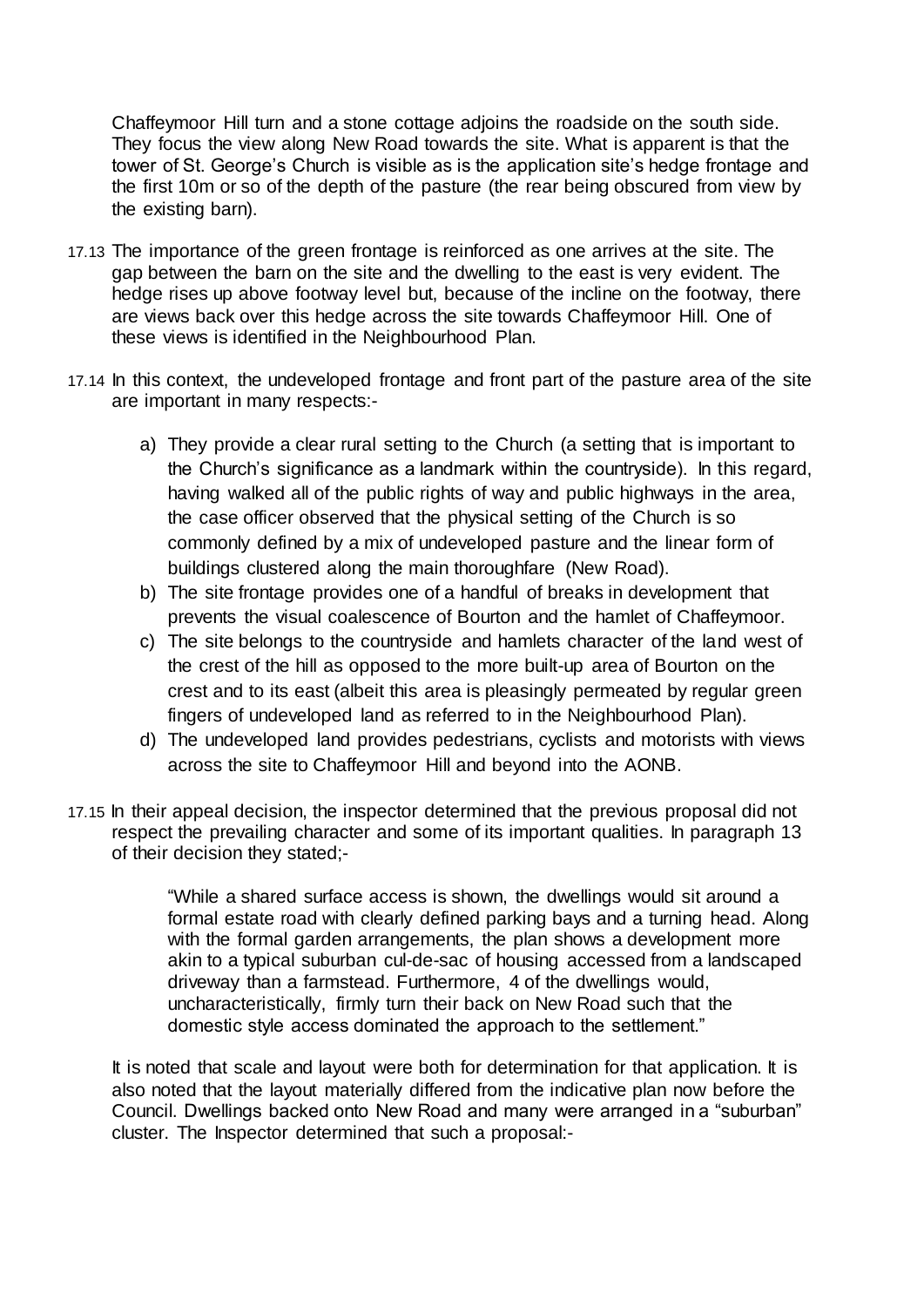"rather than making a sensitive transition between Bourton and the countryside….would harm the soft landscape setting of the settlement to the detriment of its overall character and appearance. This would result in a conflict with those aims of Policy 24 of the North Dorset Local Plan Part 1 2011-2031 (LP) and NP Policies 1, 2 and 3 that seek to ensure that development should be designed to improve the character and quality of the area within which it is located, make a sensitive transition between village and countryside, have regard to the spatial characteristics of the locality, and reinforce the underlying vernacular or character of its context."

- 17.16 The application is in outline and layout, landscape, scale and appearance are reserved for subsequent appearance, along with landscaping. However, it is considered that the indicative layout submitted, in its revised form, appropriately responds to the concerns of the Inspector. It demonstrates that, with the quantum of development proposed, a layout and scale can be developed to accord with the cited development plan policies.
- 17.17 Of specific note are:
	- a) The retention of the hedge and undeveloped, soft landscaped frontage to the rear of the hedge. It ensures that undeveloped, soft landscaped land is present in the approach from the west towards the village. This also preserves the setting of the Church tower from this direction.
	- b) The dwellings face the road echoing the prevailing character and appearance of this part of the village.
	- c) The linear arrangement of the dwellings echoes the character and appearance of this part of the village.
	- d) The mix of dwelling types and spacing between them echoes the prevailing grain of development.
- 17.18 The Inspector appeared less concerned about views and wider landscape impact. They concluded that:-

"the development would not have a significant adverse effect on important views of the countryside, which is one of the aims of NP Policy 1. Accordingly, effects on the landscape would be principally limited to the loss of the existing undeveloped field and any harm associated with that would be very limited given the settlement edge location."

The indicative layout does maintain views from the road towards Chaffeymoor Hill. Pleasingly, the arc of the linear row of planned buildings also ensures that the view opens up to the large oak tree that stands in the north-western corner of the site. The tree can be seen across the access to the west of the barn but is obscured by this barn when one walks eastwards along New Road and then looks back northwestwards. If the layout was developed as per the indicative plan, this would be a beneficial enhancement to the appearance of this area.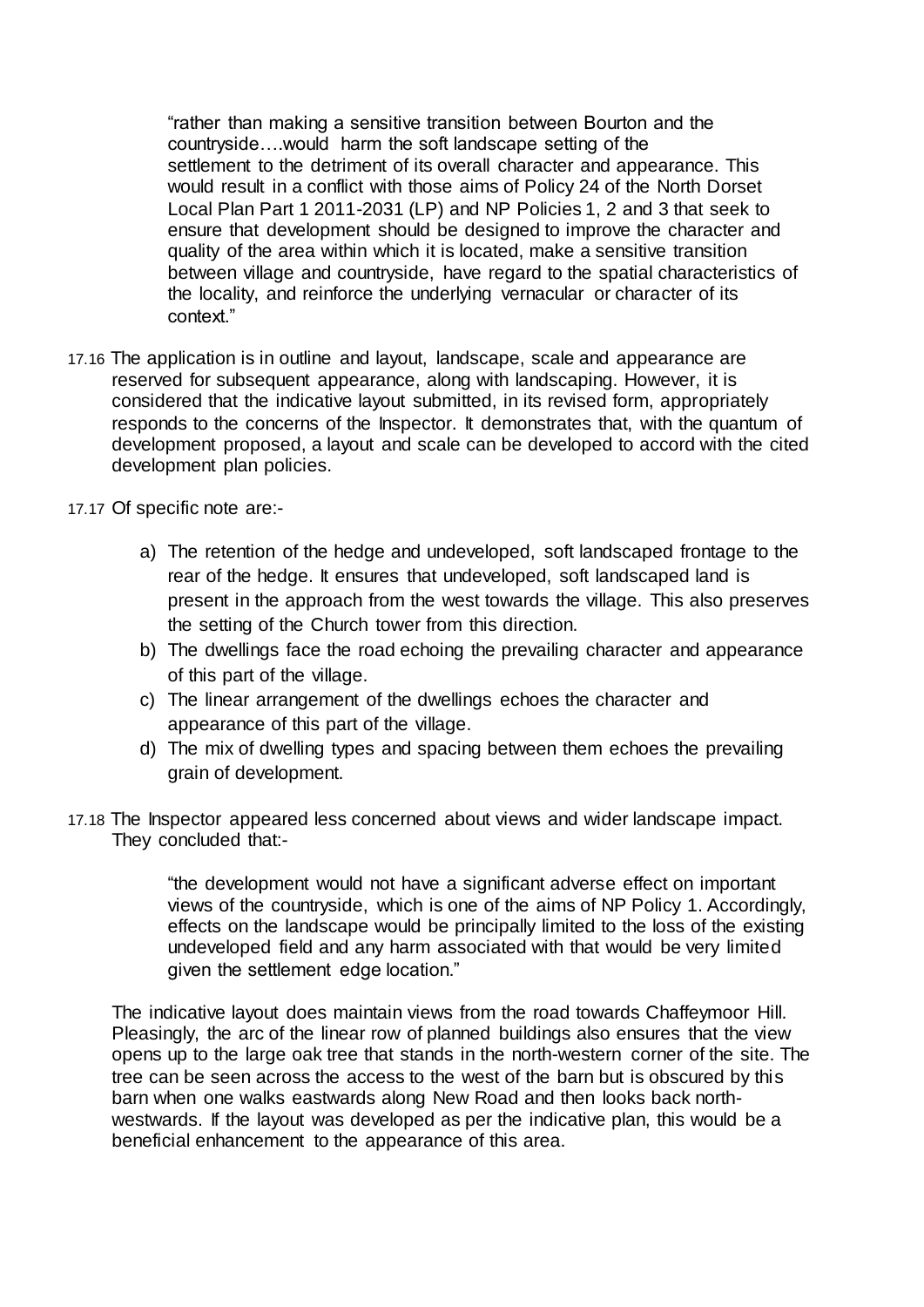17.19 The setting of the nearby grade II listed buildings, namely Ingleside and the house immediately south of Ingleside, and Church View, all of which are seen in the panorama viewed from public footpath N57/7, will be preserved, and no harm would result. The site constitutes only a negligible fraction of the view when one's eyes sweep along New Road from these elevated vantage points. Modern development at Old Pound Court is more prominent within this particular setting. The same conclusions are reached in relation to the Church's setting.

## **Biodiversity**

- 17.20 Representations raise concerns about the loss of a wildlife corridor across the site with a particular concern relating to starlings and bullfinches. The comments in relation to the starlings note the value of the pasture as a route between other habitats.
- 17.21 A phase 1 survey was undertaken by a suitably qualified ecologist in 2019 and updated in 2021. It concluded that the impact on birds would be low, noting that any works which affect the trees and hedgerows on site could have an impact on nesting birds. It advised that, since all in-use bird's nests and their contents are protected from damage or destruction, any tree and shrub removal should be undertaken outside the period 1st March to 31st August.
- 17.22 The case officer witnessed birds crossing the site, including in winter, and acknowledges the importance of even semi-improved pasture as part of wildlife corridors. However, it is noted that the indicative plan shows the retention of the hedges to the front and rear boundaries as well as the oak tree in the northwest corner. The land to be developed would be the semi-improved pasture and the barn/hardstanding. The plan shows the creation of the soft landscaped communal open space between the shared access drive and the back of the frontage hedge. This has a minimum depth of c11m and extends, on this indicative layout, to 0.15ha. This is less than pasture to be lost (0.3ha) but has the potential to have a significantly more varied mix of plant species and biodiversity. In this regard, it is noted that the current pasture is species poor. Part of the new area of space is likely to accommodate part of a sustainable surface water drainage solution but that complements rather than detracts from the biodiversity value.
- 17.23 The barn is not a suitable habitat for owls or bats, this confirmed by the surveys. It has far too many openings that let significant light (and wind) into the interior. The oak tree and the hedges provide habitat and should be retained in the landscaping and layout reserved matters.
- 17.24 The surveys did reveal medium potential for reptiles but concluded that no further surveys were required owing to the site's fairly limited habitat value. The rubble/rock pile adjoining the barn was likely to be the habitat that could contain reptiles. A series of mitigation measures are recommended which can be secured by condition along with the site clearance period.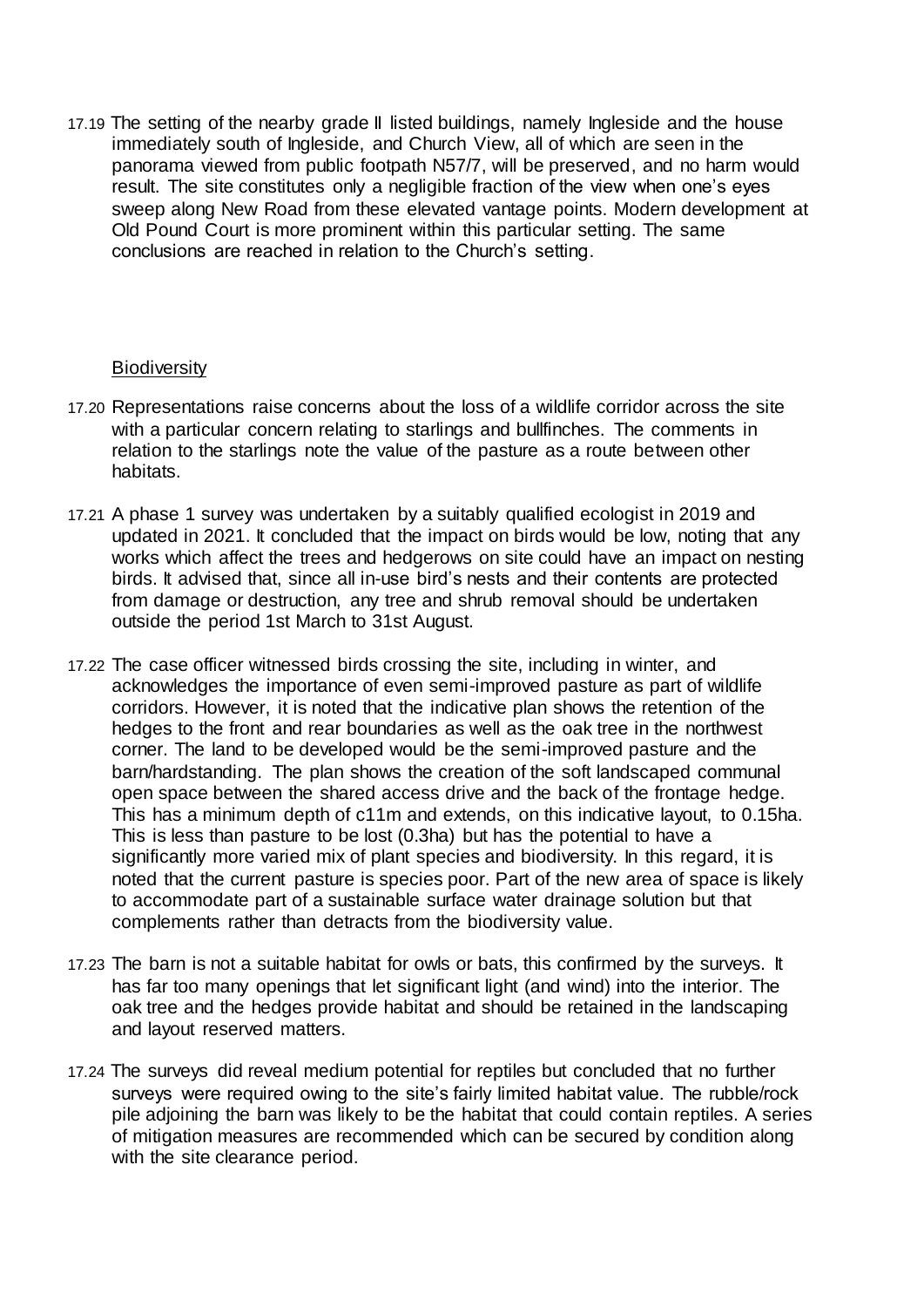### Housing tenure and type mix

- 17.25 The lack of affordable housing was a previous reason for refusal specified by the Council although this was not upheld by the inspector at appeal. The revised proposal reduces the number of dwellings to 8 (this limit can be specified by condition) and this falls below the Local Plan and NPPF threshold.
- 17.26 The indicative layout plan shows an appropriate mix of dwelling types and sizes; 2 to 4 bedrooms, terraced, semi-detached and detached.

### Highway safety

- 17.27 The representations received include concerns about highway safety, specifically referring to the speeds of vehicles travelling along New Road and the site's location close to the crest of the hill.
- 17.28 Access is reserved for subsequent approval, but the indicative plan shows that the vehicular access can be accommodated at the western end of the site frontage which is the furthest point of the frontage from the crest. It also is where the existing barn's access is from the highway. It also negates the need for hedge removal.
- 17.29 The Highways Officer raises no objection subject to conditions (these conditions would be secured at the access reserved matters stage).
- 17.30 The case officer notes the comments in relation to the internal layout's failure to accommodate the manoeuvring of refuse vehicles, but this can be dealt with at the access and layout reserved matters stage. Such stages may also present an opportunity to accommodate a pedestrian link to the existing footway near to the south-eastern corner of the site to reflect a predicted desire line from the new homes to the centre of the village, its facilities and the public right of way network.

## Flooding and drainage

- 17.31 The site is in flood zone 1, land at the lowest probability of fluvial flooding and the preferred location for development.
- 17.32 One of the previous reasons for refusal was in relation to surface water flooding. The revised indicative plan for this application demonstrates that there will be sufficient undeveloped land to accommodate a sustainable surface water drainage scheme that includes, if required on-site attenuation, to prevent increases in surface water flooding on and off site, including an allowance for climate change.

#### Residential amenity

17.33 The indicative layout demonstrates that separation distances of in excess of 15m can be achieved between blank gable ends and elevations with habitable windows and over 25m between main elevations. Therefore, reserved matters of scale, layout and appearance could be submitted demonstrating no significant residential amenity impacts arising from overlooking or overshadowing. The proposed density also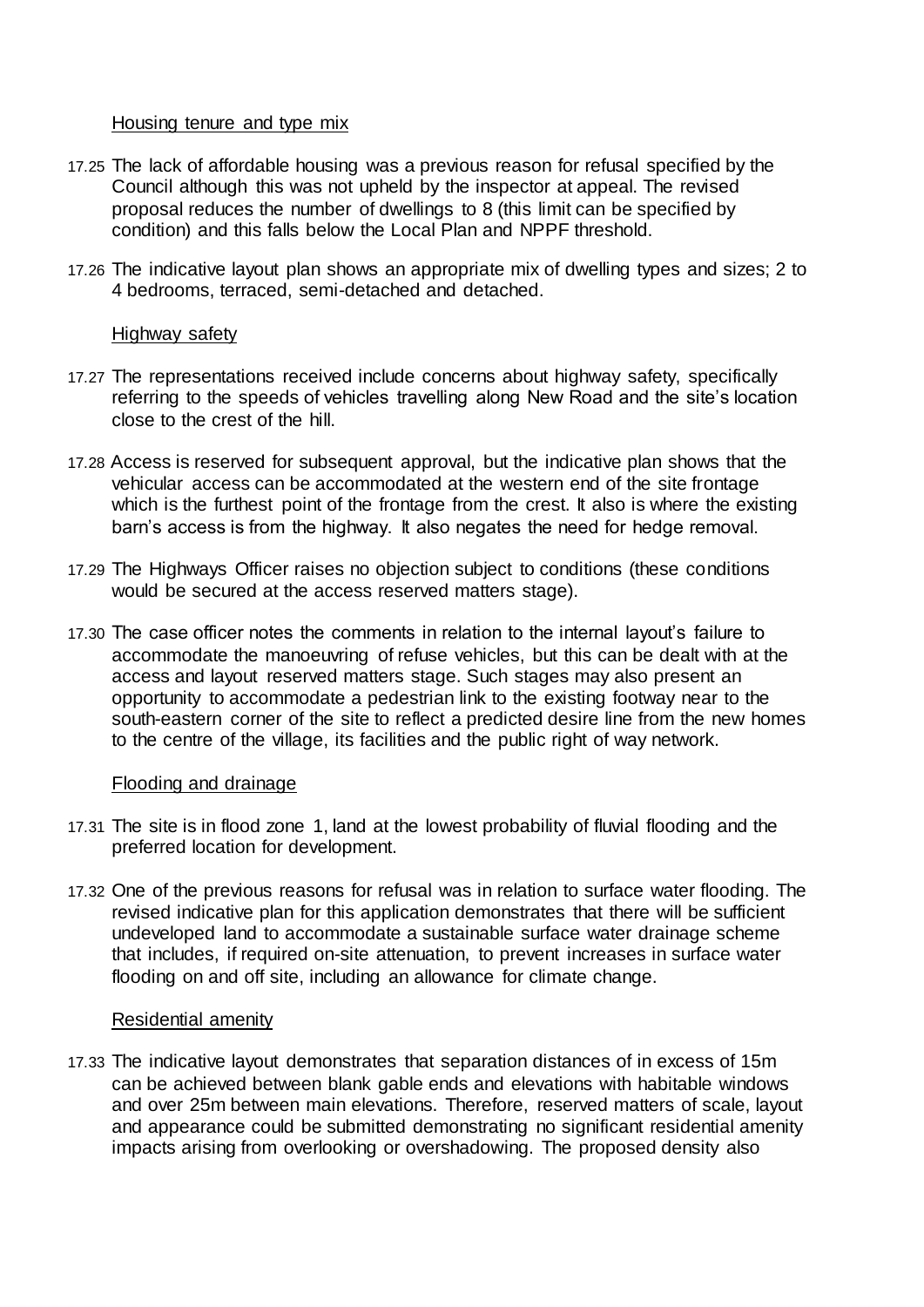permits an appropriate level of private amenity space and protection from noise and disturbance from vehicles passing on New Road.

#### Infrastructure pressures

17.34 One of the representations received raised concerns about school capacity, however, such a contribution is not considered by officers to be necessary to make the development acceptable in planning terms.

## Description of development

17.35 The description includes the demolition of the barn, in addition to the erection of the dwellings, as this demolition constitutes development. Inspection of the submitted particulars makes it clear that the pasture adjoining the barn to the east is included within the application site. It is clear from the comments received from interested parties and statutory consultees that it is understood that the pasture is included within the site. The case officer has assessed the loss of this pasture land to development and no party has been, it is considered, prejudiced by the description as publicised.

## **18.0 Balance**

- 18.1 The site is on the edge of Bourton and connected by footway to the settlement's services and facilities. It is within an acceptable walking distance of these and considered to be in a sustainable location. The development plan policies most important to the determination of the application should be considered out of date given the Housing Delivery Test position and the date that the Neighbourhood Plan was made. Their primacy is not affected but the weight afforded to them is reduced significantly. In contrast, the NPPF is afforded substantial weight as a material consideration and its presumption applies.
- 18.2 The tilted balance is therefore engaged unless any adverse impacts of doing so would significantly and demonstrably outweigh the benefits. There are no specific policies in the NPPF that give a clear reason for refusal. The benefits of the scheme would be 8 market dwellings contributing to the housing supply, in a location on the edge of the defined settlement boundary. Related economic benefits would be from employment created during construction phase (supporting local jobs in the construction sector) and would bring about added value in the local area through associated spending and economic activity from the residents of the dwellings – this would support the local economy and long-term economic growth in the area, with new residents spending on goods and services. It is not considered that any harm caused by the proposal significantly and demonstrably outweighs the benefits assessed against the NPPF as a whole.
- 18.2 The application is made in outline but the submission particulars, including the indicative layout plan demonstrate that 8 dwellings can be accommodated on site with an appropriate mix of types, densities, a character and appearance that references that prevailing, safe access arrangements, appropriate parking,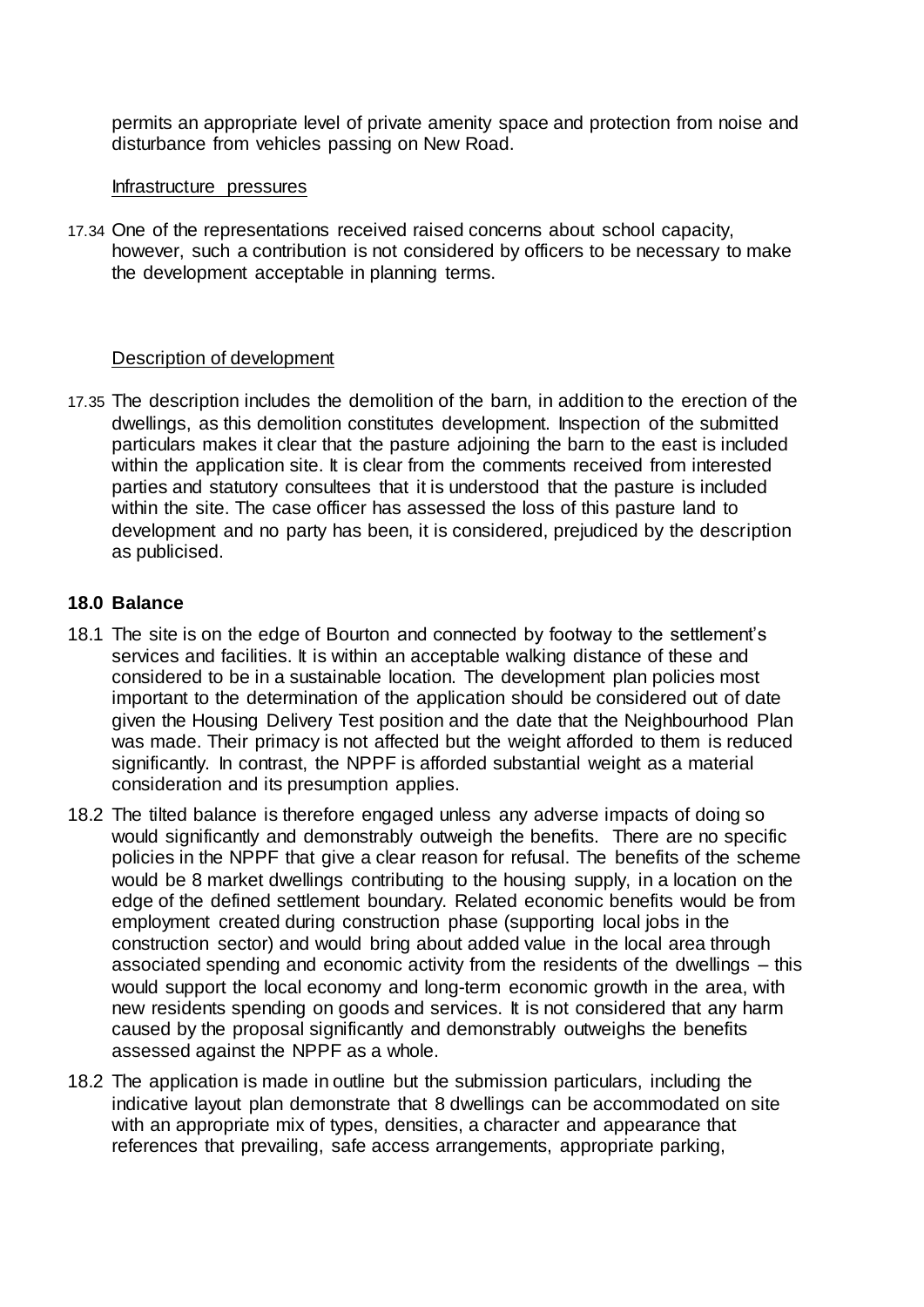sustainable drainage, ecological mitigation and biodiversity gain. Residential amenity can be maintained too.

## **19.0 Conclusions**

19.1 The benefits of the development are not considered to significantly or demonstrably be outweighed by adverse impacts.

## **20.0 Recommendation**

- 20.1 Grant permission subject to conditions.
	- 1. No part of the development hereby approved shall commence until details of all reserved matters (layout, scale, appearance, access and landscaping) have been submitted to and approved in writing by the Local Planning Authority.
		- a) The layout and landscaping reserved matters shall include the retention of the existing hedges on the southern (front) and northern (rear) boundaries and the retention of the oak tree identified as T1 in the Ecological Appraisal by Quantock Ecology dated 05/08/2019, submitted with the application.
		- b) The layout and landscaping reserved matters shall include an area of soft landscaped open space that, with the exception of any accesses, shall extend from the west to east boundaries and to a depth of not less than 10m from the frontage hedge northwards.
		- c) The layout and appearance reserved matters shall include all dwellings with their principal elevations facing within 45 degrees of due south.

Reason: To ensure the satisfactory development of the site and response to the prominent location adjoining the existing settlement, to recognise the importance of the site's undeveloped frontage in the character of this approach to the settlement and to ensure that the prevailing character and appearance of the built form to the east is referenced in the development.

2. An application for approval of any reserved matter must be made not later than the expiration of three years beginning with the date of this permission.

Reason: This condition is required to be imposed by Section 92 of the Town and Country Planning Act 1990.

3. The development to which this permission relates must be begun not later than the expiration of two years from the final approval of the reserved matters or, in the case of approval on different dates, the final approval of the last such matter to be approved.